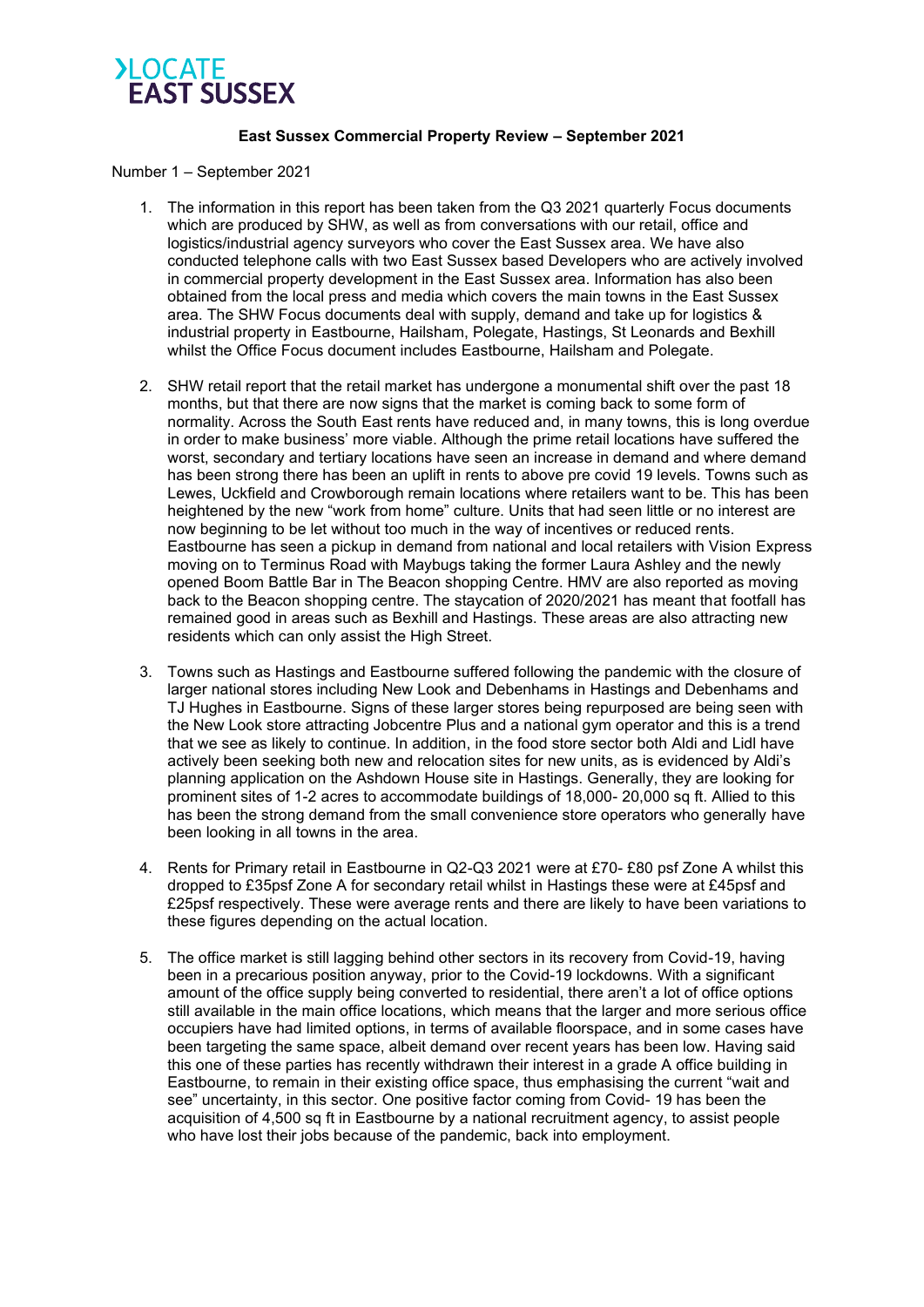## **>LOCATE EAST SUSSEX**

- 6. The Hastings office sector is showing a mixed picture at the moment with the same recruitment company also taking a suite of offices in Hastings for the same purpose, but on the negative side, Ocean House is only being offered on 6 monthly rolling leases, as the building is earmarked for conversion to 72 flats. This will be a similar loss in terms of office space to the former East Sussex Fire and Rescue building in Eastbourne to permitted development. On the plus side , Hastings Borough Council's Castleham Business centre which had been delayed, now looks to be moving forward and it is rumoured that a major national company could be looking to come into the town.
- 7. The industrial & logistics market has been and is currently the most buoyant of all the sectors with increasing demand and limited supply which has driven rents upwards by in some cases from £8.50 - £12.50 per sq ft. The recent lockdowns have increased the number of companies needing warehousing and logistics space, to satisfy the boom in online markets, again a factor of the closure of non-essential retail units during the lockdown periods. Rents are expected to continue increasing on whatever stock becomes available, until new developments come forward, which won't be for another 12- 18 months, unless the planning process can be accelerated.
- 8. In terms of existing new developments, all of Connect 27, a 22-unit industrial and warehouse scheme in Polegate has been fully let, whilst all of the current phase of new development at Swallow Business Park at Golden Cross is under offer or let, prior to the completion of the building works. On the negative side, John Lewis announced that they are moving out of their modern 50,000 sq ft warehouse building at Ashdown Business Park in Maresfield although it is rumoured that there is already strong interest in this space from other parties. Demand from Developers and investors remains strong as is evidenced by the availability of a building of 102,000 sq ft at 1-9 Ivyhouse Lane on The Ridge in Hastings which has already attracted strong interest from both developers and potential end users. The vendors are seeking offers from interested parties in early October and the likelihood is that the building will attract a number of offers which might set a new tone in rents and prices for this location.
- 9. Development- The first developer who we spoke to has in the order of 520,000 sq ft of commercial stock with currently no empty space in East Sussex. They are just completing the final phase of a logistics/industrial development which is now fully let or under offer prior to completion of the building works. This has been a significant change over the last 6 months and has allowed the developer/investor to be proactive with their existing portfolio, where tenants have struggled in terms of taking an early lease surrender and then reletting at higher rental levels. Both of these aspects point to demand outweighing supply, and this is particularly the case for new units. The other aspects highlighted by this investor/developer were the significant increase in costs in building materials, particularly steelwork and cladding and also the increased delay in obtaining these materials. The increase in costs, typically a 25% increase overall, factors into the end costs for tenants or purchasers either in higher rents or freehold prices as well as the associated delay in schemes being completed in a reasonable timescale.

The table below shows the movement in Industrial rents between the first and 3rd quarters of 2021.

|                    | <b>GRADE A</b> |         | <b>GRADE B</b> |         | <b>GRADE C</b> |         |
|--------------------|----------------|---------|----------------|---------|----------------|---------|
|                    | Q1 2021        | Q3 2021 | Q1 2021        | Q3 2021 | Q1 2021        | Q3 2021 |
| <b>Fast Sussex</b> | £9.51          | £10.50  | £7.31          | £8.00   | £6.26          | £7.00   |
| <b>Hastings</b>    | £8.00          | £10.00  | £6.50          | £6.75   | £5.25          | £5.50   |
| Fastbourne         | £10.00         | £12.50  | £8.00          | £8.50   | £7.00          | £7.50   |

## **Warehouse & Industrial Rental Trends (£ Per sq. ft) 5,000 Sq. Ft or More**